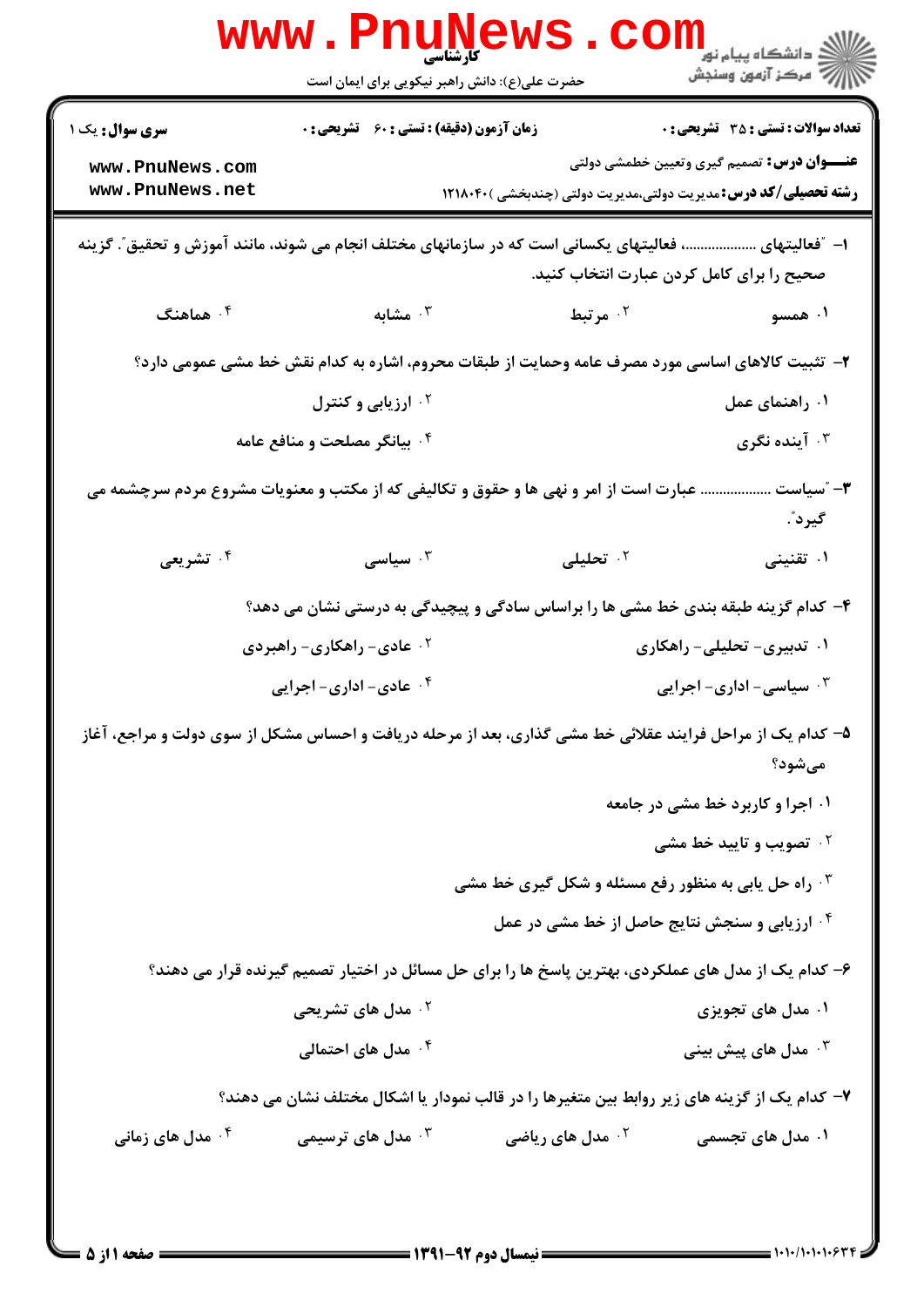|                                                                                                                     | <b>WWW.PNUNEWS</b><br><b>کارشناسی</b><br>حضرت علی(ع): دانش راهبر نیکویی برای ایمان است |                                                                                                                                                                                                                   |                                                    |
|---------------------------------------------------------------------------------------------------------------------|----------------------------------------------------------------------------------------|-------------------------------------------------------------------------------------------------------------------------------------------------------------------------------------------------------------------|----------------------------------------------------|
| <b>سری سوال : ۱ یک</b>                                                                                              | <b>زمان آزمون (دقیقه) : تستی : 60 ٪ تشریحی : 0</b>                                     |                                                                                                                                                                                                                   | <b>تعداد سوالات : تستي : 35 ٪ تشريحي : 0</b>       |
| www.PnuNews.com<br>www.PnuNews.net                                                                                  |                                                                                        | <b>رشته تحصیلی/کد درس:</b> مدیریت دولتی،مدیریت دولتی (چندبخشی )۲۱۸۰۴۰                                                                                                                                             | <b>عنـــوان درس:</b> تصمیم گیری وتعیین خطمشی دولتی |
|                                                                                                                     |                                                                                        | ۸– میزان سوددهی یک کالا یا خدمت در رابطه با کدام یک از گزینه های زیر است؟                                                                                                                                         |                                                    |
| ۰۴ هزينه کل                                                                                                         | هزينه تمام شده $\cdot$ ۳                                                               | ۰ <sup>۲</sup> هزینه متغیر                                                                                                                                                                                        | ۰۱ هزینه ثابت                                      |
|                                                                                                                     |                                                                                        | ۹– در کدام یک از شیوه های مورد استفاده خط مشی گذار در شر ایط عدم اطمینان، هیچ گونه احتمالی برای وقوع نتایج در<br>شرایط محیطی در دست نیست و احتمال برای شرایط مختلف یکسان فرض شده و براساس ارزش مورد انتظار خط مشی | تعیین می شود؟                                      |
|                                                                                                                     | ۰ <sup>۲</sup> شیوه با فرض احتمال یکسان                                                |                                                                                                                                                                                                                   | ۰۱ شرایط مخاطره                                    |
|                                                                                                                     | ۰۴ شرایط اطمینان کامل                                                                  |                                                                                                                                                                                                                   | ۰۳ شیوه انتخاب حداکثر حداقل ها                     |
| ۱۰– کدام یک از مدل ها در شرایطی که سیاست گذار با موارد جدید و پدیده های نویی که اطلاعات اندکی درباره آنها وجود دارد |                                                                                        | روبرو می شود و ملزم به تصمیم گیری درباره آن هاست، به کار می رود؟                                                                                                                                                  |                                                    |
|                                                                                                                     | <sup>۲</sup> ۰ مدل تصمیم گیری مقطعی                                                    |                                                                                                                                                                                                                   | ۰۱ مدل درخت تصمیم                                  |
|                                                                                                                     | ۰ <sup>۴</sup> مدل قطعی نگر                                                            |                                                                                                                                                                                                                   | مدل تجسمی $\cdot^{\mathsf{v}}$                     |
|                                                                                                                     |                                                                                        | 11– کدام گزینه در خصوص تغییرات تدریجی و جزئی صحیح است؟                                                                                                                                                            |                                                    |
|                                                                                                                     | ۰ <sup>۲</sup> پیچیده کردن پیش بینی                                                    |                                                                                                                                                                                                                   | ۰۱ اندک بودن مخاطره                                |
|                                                                                                                     | ۰۴ کمیت گرایی                                                                          |                                                                                                                                                                                                                   | غير عملى $\cdot$ "                                 |
| نمودن شیوه تصمیم گیری و احتراز از آرمان گرایی                                                                       |                                                                                        | های  فرایند عقلائی خط مشی گذاری است ؒ.                                                                                                                                                                            | ۱۲- ″مدل تصمیم گیری رضایت بخش کوششی در جهت         |
|                                                                                                                     | ۰ <sup>۲</sup> کیفی-عملی                                                               |                                                                                                                                                                                                                   | ۰۱ کمّی-غیر عملی                                   |
|                                                                                                                     | ۰۴ واقع بينانه-کمّي                                                                    |                                                                                                                                                                                                                   | ۰ <sup>۳</sup> واقع بينانه-غير عملي                |
|                                                                                                                     |                                                                                        | ۱۳- وسیله و ابزاری که خط مشی گذار برای یافتن راه حل ها از آن استفاده کرده و در مواجهه با مسائلی که دیگر مدلها قدرت<br>پاسخ گویی ندارند، از آن بهره می گیرد چه نام دارد؟                                           |                                                    |
|                                                                                                                     | ۰ <sup>۲</sup> مدل رضایت بخش                                                           |                                                                                                                                                                                                                   | ۰۱ بهینه سازی                                      |
|                                                                                                                     | ۰ <sup>۴</sup> مدل اکتشافی -ابداعی                                                     |                                                                                                                                                                                                                   | ۰ <sup>۳</sup> مدل تدریجی                          |
|                                                                                                                     |                                                                                        | ۱۴– کدام گزینه در خصوص اختیار و قدرت صحیح است؟                                                                                                                                                                    |                                                    |
|                                                                                                                     | <sup>۲</sup> ۰ قدرت حق تغییر و نفوذ بر دیگران است.                                     |                                                                                                                                                                                                                   | ۰۱ اختیار توانایی تغییر در رفتار دیگران است.       |
| ۰۴ مفهوم اختیار با مفهوم قدرت در ارتباط نیست.                                                                       |                                                                                        |                                                                                                                                                                                                                   | ۰ <sup>۳</sup> اختیار نوعی قدرت قانونی است.        |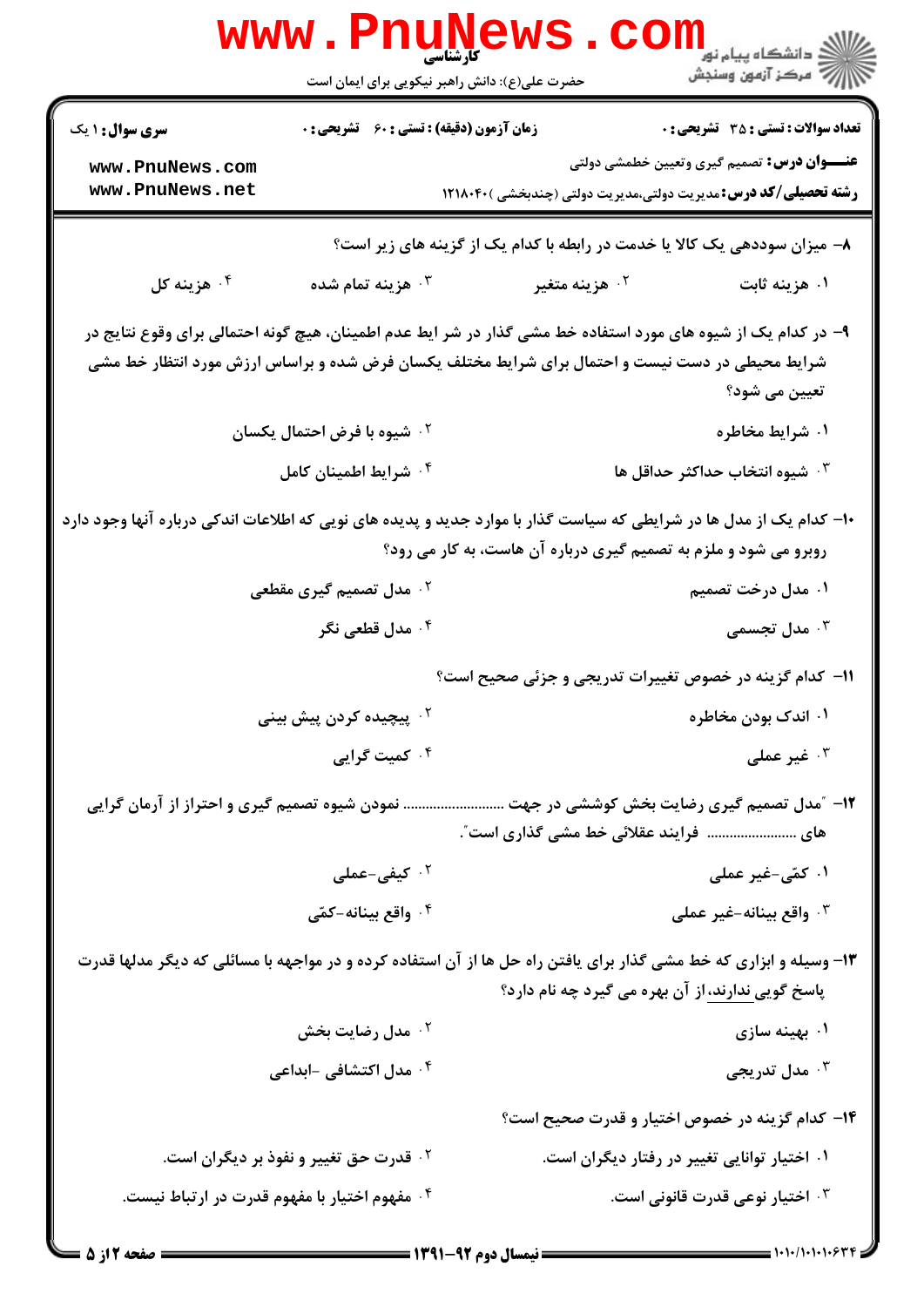|                                          | <b>www.Pnu</b><br><b>ی اسلامی</b><br>کارشناسی<br>حضرت علی(ع): دانش راهبر نیکویی برای ایمان است |                                                                                                              | ک دانشگاه پیام نور<br>اگر دانشگاه پیام نور<br>اگر مرکز آزمهن وسنجش |
|------------------------------------------|------------------------------------------------------------------------------------------------|--------------------------------------------------------------------------------------------------------------|--------------------------------------------------------------------|
| <b>سری سوال : ۱ یک</b>                   | <b>زمان آزمون (دقیقه) : تستی : 60 ٪ تشریحی : 0</b>                                             |                                                                                                              | <b>تعداد سوالات : تستي : 35 ٪ تشریحي : 0</b>                       |
| www.PnuNews.com                          |                                                                                                |                                                                                                              | <b>عنـــوان درس:</b> تصمیم گیری وتعیین خطمشی دولتی                 |
| www.PnuNews.net                          |                                                                                                | <b>رشته تحصیلی/کد درس:</b> مدیریت دولتی،مدیریت دولتی (چندبخشی )۲۱۸۰۴۰                                        |                                                                    |
|                                          |                                                                                                | ۱۵- مدیران حرفه ای و کارشناسان به ترتیب از کدام منبع قدرت بهر ه مند هستند؟                                   |                                                                    |
| ۰۴ مقام- مقام                            | ۰۳ مقام- ت <i>خصص</i>                                                                          | ۰۲ تخصص- تخصص                                                                                                | ۰۱ ت <i>خصص</i> – مقام                                             |
|                                          |                                                                                                | ۱۶– اگر رابطه افراد یا صاحبان قدرت رابطه تفاهم و یگانگی باشد، نوع موفق قدرت کدام است؟                        |                                                                    |
|                                          | ۰ <sup>۲</sup> قدرت پاداش                                                                      |                                                                                                              | ۰۱ قدرت مبتنی بر ارزشها                                            |
|                                          | ۰۴ قدرت تنبیه                                                                                  |                                                                                                              | تا قدرت مقام $\cdot$                                               |
|                                          |                                                                                                | ۱۷- دفاتر فنی و روزنامه ها و سازمانهای خبری نمونه های از کدام نوع گروههای ذی نفوذ هستند؟                     |                                                                    |
|                                          | <sup>۲ .</sup> گروه واره های ذی نفوذ                                                           |                                                                                                              | ۰۱ گروههای خصوصی                                                   |
|                                          | ۰۴ گروهای عام                                                                                  |                                                                                                              | ۰ <sup>۳</sup> گروههای خواص                                        |
|                                          |                                                                                                | ۱۸– کدام یک از گزینه های زیر نشان دهنده انواع تعامل بین بازیگران مختلف خط مشی گذاری در مدل تعاملی را نشان می | دهد؟                                                               |
|                                          | ۰۲ مخالفت جویانه، همکارانه، مقاوم                                                              |                                                                                                              | ۰۱ تعارض آمیز، دوستانه یا مخالفت جویانه                            |
|                                          | ۰۴ دوستانه، تعارض آمیز، منعطف                                                                  |                                                                                                              | ۰ <sup>۳</sup> همکارانه، تعارض آمیز یا مخالفت جویانه               |
|                                          |                                                                                                | ۱۹- در مدل گردونه ای خط مشی گذاری چه مرجعی به عنوان مرکز مدل در نظر گرفته می شود؟                            |                                                                    |
|                                          | قوه مقننه $\cdot$ ۲                                                                            |                                                                                                              | ۰۱ قوه مجریه                                                       |
|                                          | ۰۴ مدیران عالی اجرایی قوه مجریه                                                                |                                                                                                              | ۰ <sup>۳</sup> کارشناسان قوه مجریه                                 |
|                                          |                                                                                                | <b>۲۰</b> - هدف از کنترل دولت در خط مشی های بازدارنده چیست؟                                                  |                                                                    |
|                                          | ۰ <sup>۲</sup> جهت دادن به عملکرد جمعی                                                         | ۰۱ جهت دادن به عملکرد نظام در زمینه سیاسی                                                                    |                                                                    |
| ۰۴ جهت دادن به عملکرد افرد و گروههای خاص |                                                                                                |                                                                                                              | ۰ <sup>۳</sup> جهت دادن به عملکرد فردی                             |
|                                          |                                                                                                | <b>۲۱</b> - مالیات های تصاعدی نمونه ای از کدام یک از خط مشی های مدل جدید خط مشی گذاری هستند؟                 |                                                                    |
|                                          | <b>10 خط مشی بازدارنده</b>                                                                     |                                                                                                              | ۰۱ خط مشی های توزیع مجدد                                           |
|                                          | ۰ <sup>۴</sup> خط مشی سیاسی                                                                    |                                                                                                              | <b>40 خط مشی توزیعی</b> *                                          |
|                                          |                                                                                                | ۲۲- کدام یک از گزینه های زیر چارچوب های اصلی ساخت و عملکرد سازمانها را درکشور مشخص می سازد؟                  |                                                                    |
|                                          | ۰ <sup>۲</sup> مجلس                                                                            |                                                                                                              | ۰۱ قانون اساسی                                                     |
|                                          | ۰۴ بوروکراسی سیاسی                                                                             |                                                                                                              | ۰ <sup>۳</sup> بوروکراسی قدرت حاکم                                 |
|                                          |                                                                                                |                                                                                                              |                                                                    |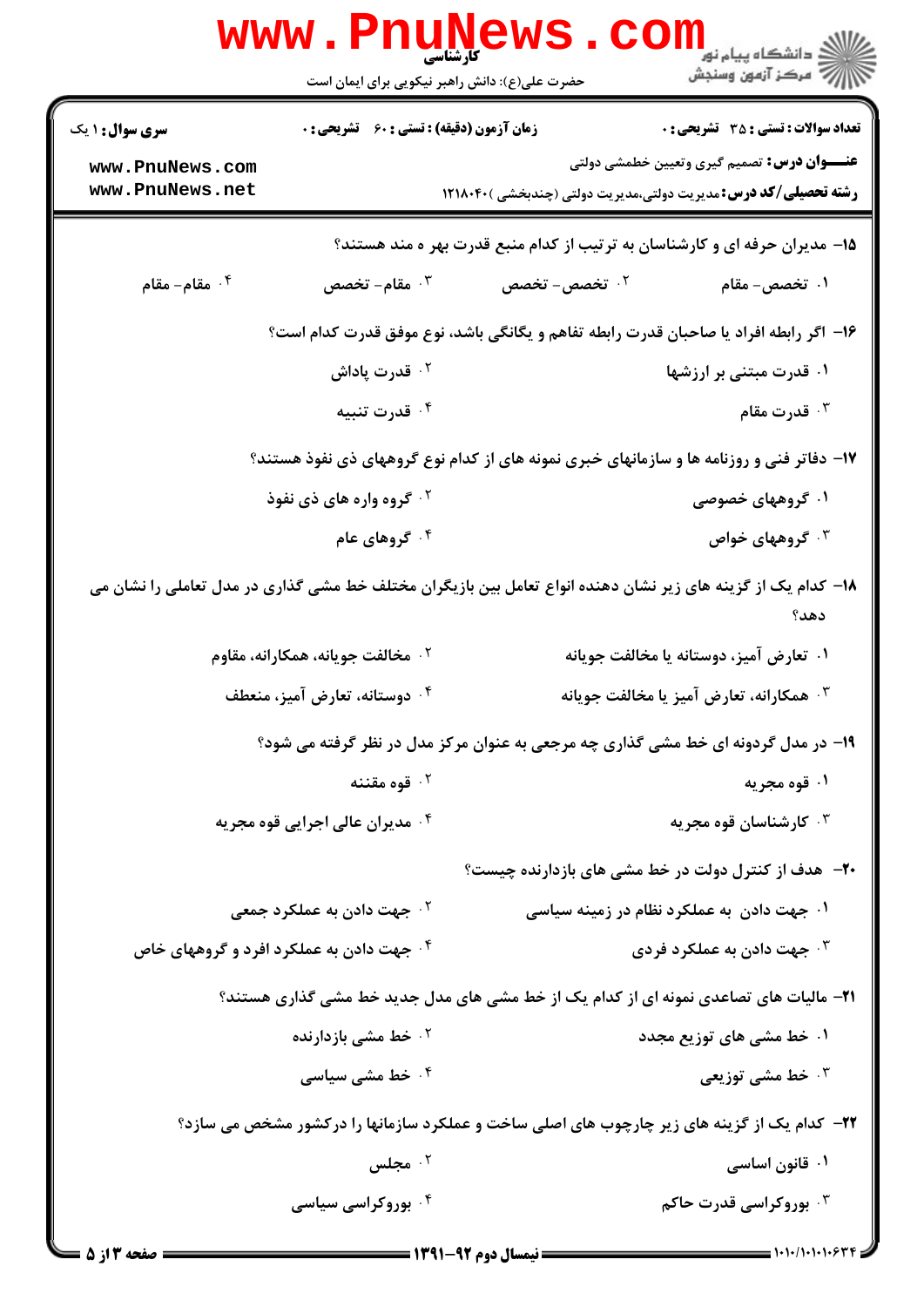|                                    | <b>WWW.PNUNEWS</b>                                 | کارشناسی<br>حضرت علی(ع): دانش راهبر نیکویی برای ایمان است | ڪ دانشڪاه پيام نور<br>ا∛ مرڪز آزمون وسنڊش                                                                                   |
|------------------------------------|----------------------------------------------------|-----------------------------------------------------------|-----------------------------------------------------------------------------------------------------------------------------|
| <b>سری سوال : ۱ یک</b>             | <b>زمان آزمون (دقیقه) : تستی : 60 ٪ تشریحی : 0</b> |                                                           | <b>تعداد سوالات : تستی : 35 - تشریحی : 0</b>                                                                                |
| www.PnuNews.com<br>www.PnuNews.net |                                                    |                                                           | <b>عنـــوان درس:</b> تصمیم گیری وتعیین خطمشی دولتی<br><b>رشته تحصیلی/کد درس:</b> مدیریت دولتی،مدیریت دولتی (چندبخشی )۲۱۸۰۴۰ |
|                                    |                                                    |                                                           | ۲۳- در چه صورتی ریاست جمهوری و هیات وزیران بطور مستقیم در خط مشی گذاری دخالت دارند؟                                         |
|                                    | <sup>۲ .</sup> ارائه اطلاعات در مورد اجرای قوانین  |                                                           | ۰۱ اجرای آئین نامه ها                                                                                                       |
|                                    | ۰۴ وضع آئین نامه و تصویب نامه ها                   |                                                           | ۰۳ اجرای تصویب نامه ها                                                                                                      |
|                                    |                                                    |                                                           | ۲۴- فقهای عادل شورای نگهبان توسط چه مرجعی انتخاب می شود؟                                                                    |
| ۰۴ مجلس خبرگان                     | مجلس $\cdot$                                       | <sup>۲.</sup> مقام رهبری                                  | ۰۱ رئیس قوه قضائیه                                                                                                          |
|                                    |                                                    |                                                           | ۲۵- مقررات مربوط به مجمع تشخیص مصلحت نظام به ترتیب توسط چه مراجعی تصویب و تایید می شود؟                                     |
|                                    |                                                    |                                                           | ۰۱ اعضا مجمع تشخیص مصلحت-مقام رهبری                                                                                         |
|                                    |                                                    |                                                           | ۰ <sup>۲</sup> مقام رهبری- مقام رهبری                                                                                       |
|                                    |                                                    | ۰۳ اعضا مجمع تشخیص مصلحت– اعضا مجمع تشخیص مصلحت           |                                                                                                                             |
|                                    |                                                    |                                                           | ۰۴ اعضا مجمع تشخیص مصلحت – مجلس                                                                                             |
|                                    |                                                    |                                                           | ۲۶– کدام یک از گزینه های زیر تعیین کننده حدود وظایف و اختیارات شوراهای فرعی امنیت ملی است؟                                  |
|                                    | ۰ <sup>۲</sup> رئیس جمهور                          |                                                           | ۰۱ اعضا شورای عالی امنیت ملی                                                                                                |
|                                    | ۰۴ قانون                                           |                                                           | ۰ <sup>۳</sup> مقام رهبری                                                                                                   |
|                                    |                                                    |                                                           | ۲۷– کدام یک از گزینه های زیر نشان دهنده دلیل عمده عدم استفاده از روش مستقیم ًمشارکت عامه در خط مشی گذاری<br>مىباشد؟         |
|                                    | ۰ <sup>۲</sup> افزایش جمعیت                        |                                                           | ۰۱ بیسوادی گسترده در جامعه                                                                                                  |
|                                    | <b>۴ عدم رشد فکری عامه مردم</b>                    |                                                           | وانع قانونی $\cdot^{\mathsf{y}}$                                                                                            |
|                                    |                                                    |                                                           | ۲۸- ویژگی کدام یک از مدل های خط مشی گذاری عمومی، عدم حضور عامه مردم در خط مشی گذاری است؟                                    |
| ۰۴ مدل گردونه ای                   | مدل چند بعدی $\cdot^{\mathtt{w}}$                  | ۰ <sup>۲</sup> مدل اقماری                                 | ۰۱ مدل بررسی تلفیقی                                                                                                         |
|                                    |                                                    |                                                           | ۲۹- کدام مدل خط مشی گذاری عمومی، به دو شیوه پوشش وسیع و دید مقطعی پدیده ها را مورد مطالعه قرار می دهد؟                      |
|                                    | ۰ <sup>۲</sup> مدل اقماری                          |                                                           | ۰۱ مدل جريانها -دريچه ها                                                                                                    |
|                                    | ۰ <sup>۴</sup> مدل بررسی تلفیقی                    |                                                           | مدل چند بعدی $\cdot^{\mathsf{y}}$                                                                                           |
|                                    |                                                    |                                                           |                                                                                                                             |
|                                    |                                                    |                                                           |                                                                                                                             |